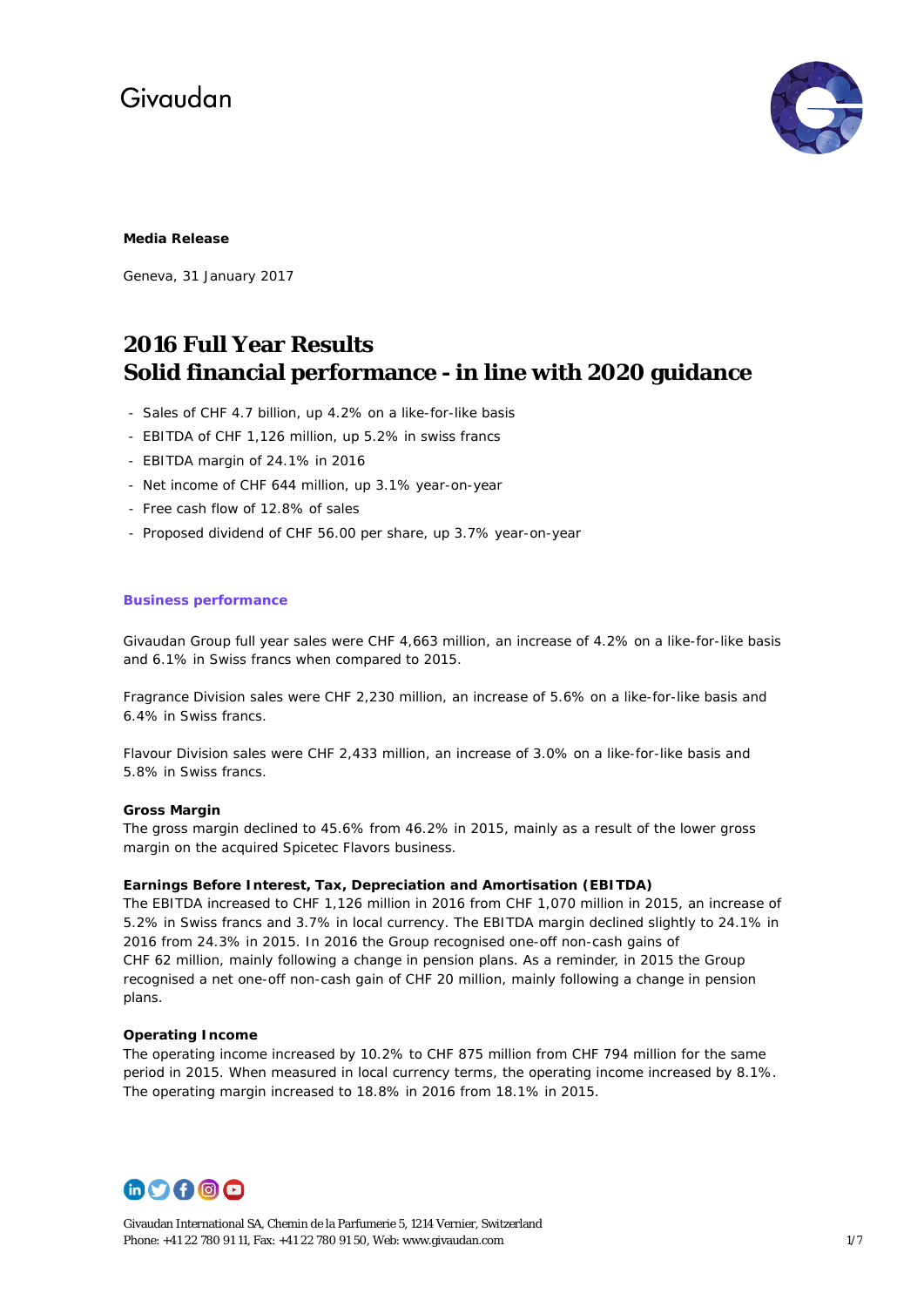

Geneva, 31 January 2017

### **Financial Performance**

Financing costs in 2016 were CHF 51 million, versus CHF 61 million for the same period in 2015. In 2016 the Group continued to refinance at lower interest rates. Other financial expense, net of income, was CHF 40 million in 2016, up versus the CHF 37 million reported in 2015, as a result of increased hedging costs and exchange losses in markets where currencies could not be hedged.

The income tax expense as a percentage of income before taxes was 18%, flat when compared to the underlying rate in 2015. As a reminder, in 2015 income tax expense was impacted by one-time items following changes in Swiss Accounting Law and the Group's operating structure.

### **Net Income**

The net income increased to CHF 644 million in 2016 from CHF 625 million in 2015, an increase of 3.1%. This results in a net profit margin of 13.8%, versus 14.2% in 2015. Basic earnings per share increased to CHF 69.95 versus CHF 67.89 for the same period in 2015.

### **Cash Flow**

Givaudan delivered an operating cash flow of CHF 805 million in 2016, compared to CHF 915 million in 2015. The decrease was mainly as a result of higher working capital and taxes paid. As a percentage of sales, working capital was flat when compared to 2015.

Total net investments in property, plant and equipment were CHF 135 million, compared to CHF 125 million in 2015. During 2016 the Group continued its investments to support growth in high growth markets, most notably the start of a new flavours savoury facility in Pune, India and the investment in the Zurich Innovation Centre (ZIC).

Intangible asset additions were CHF 40 million in 2016 compared to CHF 35 million in 2015 as the Company continued to invest in its IT platform. Total net investments in tangible and intangible assets were 3.8% of sales in 2016, compared to 3.6% in 2015.

Operating cash flow after net investments was CHF 630 million in 2016, versus the CHF 756 million recorded in 2015. Free cash flow, defined as operating cash flow after investments and interest paid, was CHF 597 million in 2016, versus CHF 720 million for the comparable period in 2015. As a percentage of sales, free cash flow in 2016 was 12.8%, compared to 16.4% in 2015.

### **Financial Position**

Givaudan's financial position remained solid at the end of the year. Net debt at December 2016 was CHF 930 million, compared to CHF 677 million at December 2015. At the end of December 2016 the leverage ratio was 19%, compared to 15% at the end of 2015.

### **Dividend Proposal**

At the Annual General Meeting on 23 March 2017, Givaudan's Board of Directors will propose a cash dividend of CHF 56.00 per share for the financial year 2016, an increase of 3.7% versus 2015. This is the sixteenth consecutive dividend increase following Givaudan's listing at the Swiss stock exchange in 2000.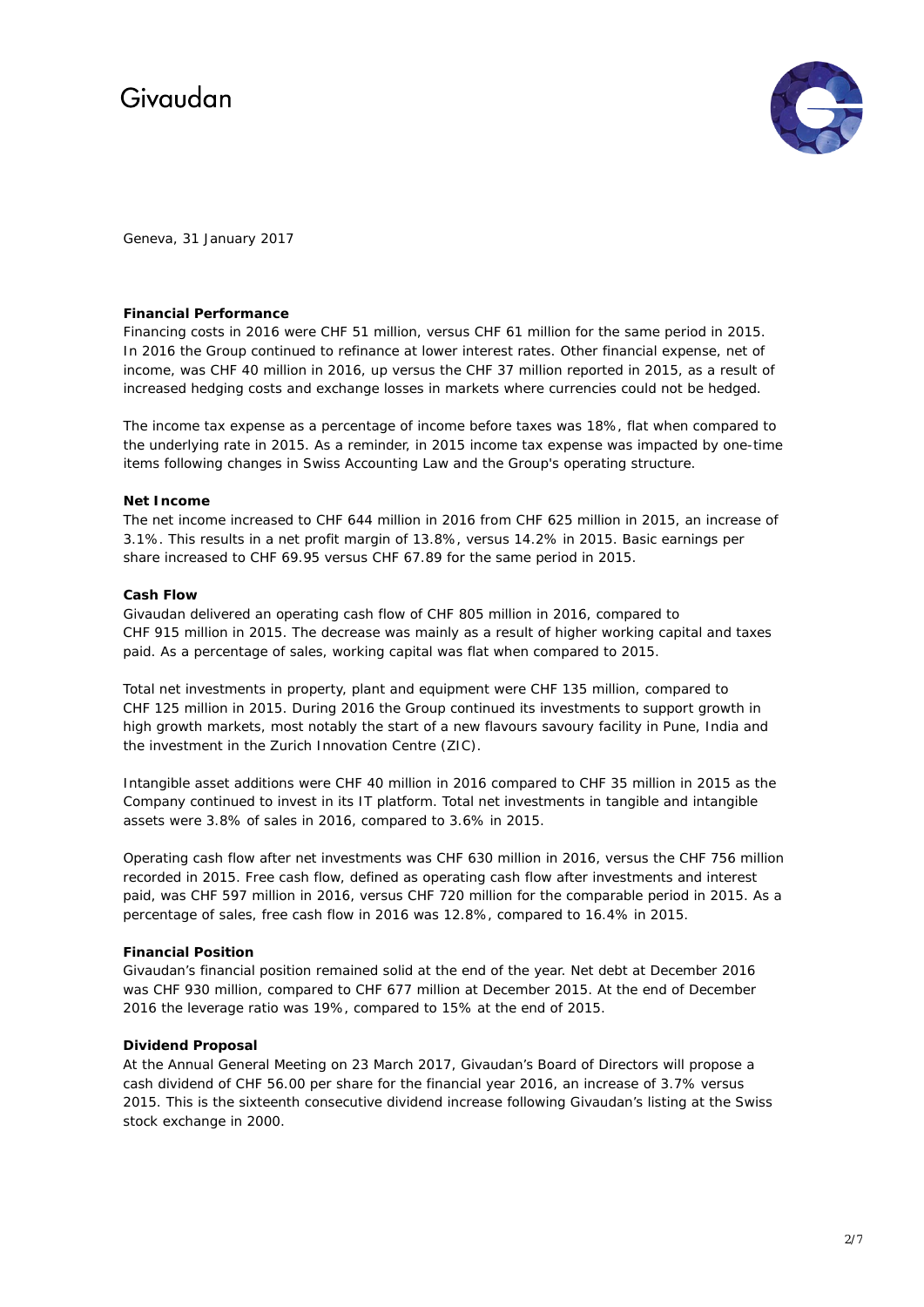

Geneva, 31 January 2017

### **2020 Guidance – Responsible growth. Shared success.**

The Company's 2020 ambition is to create further value through profitable, responsible growth. Capitalising on the success of the 2011-2015 strategy, Givaudan's 2020 ambition is built on the three strategic pillars of growing with its customers; delivering with excellence; and partnering for shared success.

Ambitious financial targets are a fundamental part of Givaudan's strategy. We aim to outpace the market with 4-5% sales growth and a free cash flow of 12-17% of sales, both measured as an average over the five-year period of our strategy cycle. It is Givaudan's intention to maintain its current dividend practice as part of this ambition.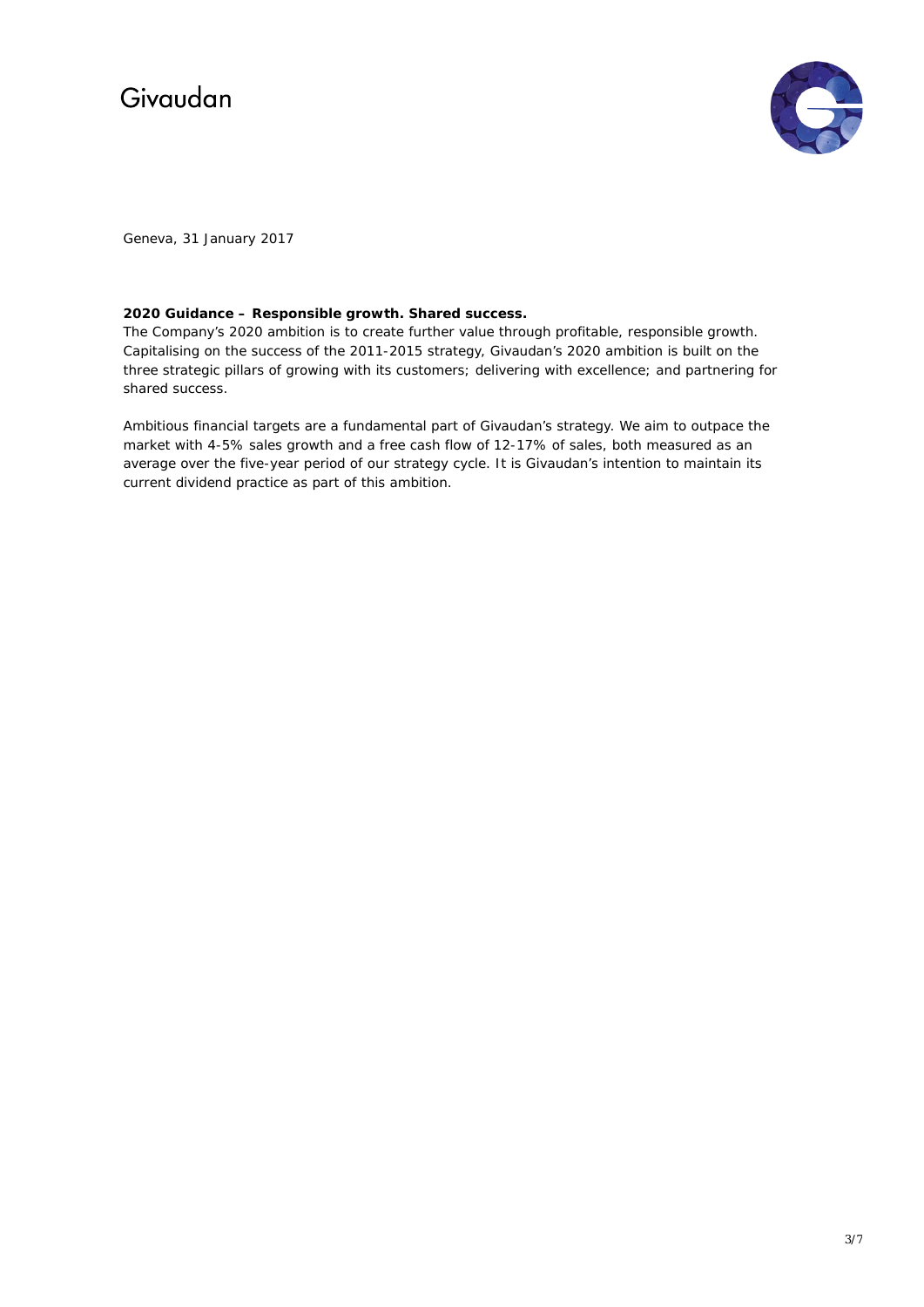

Geneva, 31 January 2017

### **Key Figures**

| For the twelve months ended 31 December, in million CHF<br>except per share data | 2016  | 2015  |
|----------------------------------------------------------------------------------|-------|-------|
| <b>Group sales</b>                                                               | 4,663 | 4,396 |
| Fragrance sales                                                                  | 2,230 | 2,096 |
| Flavour sales                                                                    | 2,433 | 2,300 |
| <b>Gross profit</b>                                                              | 2,128 | 2,030 |
| as % of sales                                                                    | 45.6% | 46.2% |
| EBITDA $1$                                                                       | 1,126 | 1,070 |
| as % of sales                                                                    | 24.1% | 24.3% |
| <b>Operating income</b>                                                          | 875   | 794   |
| as % of sales                                                                    | 18.8% | 18.1% |
| Income attributable to equity holders of the parent                              | 644   | 625   |
| as % of sales                                                                    | 13.8% | 14.2% |
| Earnings per share - basic (CHF)                                                 | 69.95 | 67.89 |
| Operating cash flow                                                              | 805   | 915   |
| as % of sales                                                                    | 17.3% | 20.8% |
| Free cash flow                                                                   | 597   | 720   |
| as % of sales                                                                    | 12.8% | 16.4% |

| in million CHF except for employee data | 31 December<br>2016 | 31 December<br>2015 |
|-----------------------------------------|---------------------|---------------------|
| Current assets                          | 2,343               | 2,279               |
| Non-current assets                      | 4,171               | 4,003               |
| <b>Total assets</b>                     | 6,514               | 6,282               |
| Current liabilities                     | 959                 | 1,014               |
| Non-current liabilities                 | 2,262               | 1,853               |
| Equity                                  | 3,293               | 3,415               |
| <b>Total liabilities and equity</b>     | 6,514               | 6,282               |
| <b>Number of Employees</b>              | 10,476              | 9,907               |

1. EBITDA: Earnings Before Interest (and other financial income (expense), net), Tax, Depreciation and Amortisation. This corresponds to operating income before depreciation, amortisation and impairment of long-lived assets.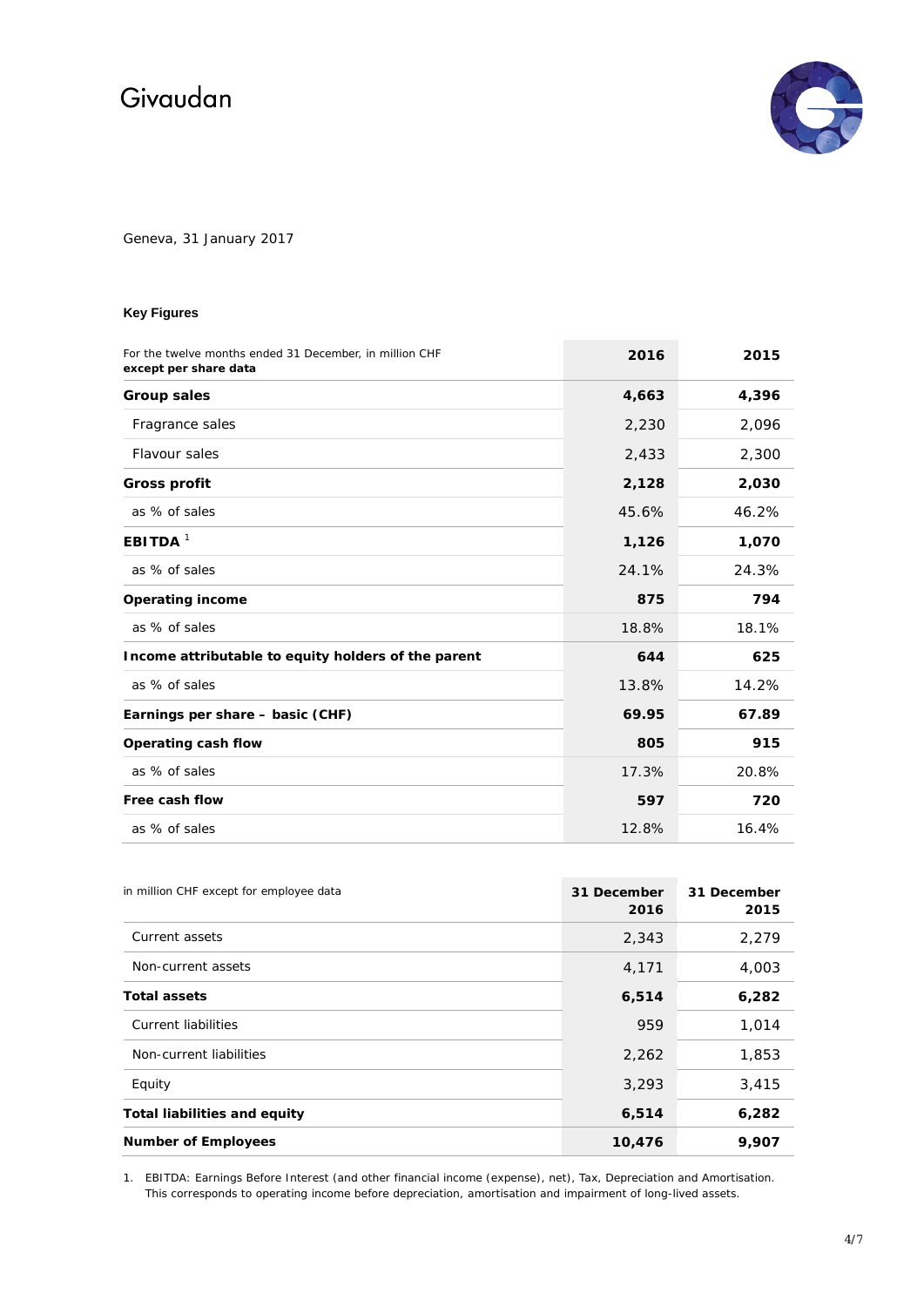

Geneva, 31 January 2017

### **Fragrance Division**

Fragrance Division sales were CHF 2,230 million, an increase of 5.6% on a like-for-like basis and 6.4% in Swiss francs. Including Induchem, the growth was 6.4% in local currency.

Total sales for Fragrance Compounds (Fine Fragrances and Consumer Products combined) increased by 6.3% on a like-for-like basis. In Swiss francs, sales of compounds increased to CHF 1,933 million from CHF 1,823 million in 2015.

Fine Fragrances sales grew 7.2% on a like-for-like basis, driven by both strong new business and low erosion.

Consumer Products sales increased by 6.1% on a like-for-like basis, mainly driven by a doubledigit growth with local and regional customers and sustained by a solid increase with international customers.

Sales of Fragrance Ingredients and Active Beauty increased by 1.0% on a like-for-like basis. The sales of Induchem, which was acquired on 31 August 2015, amounted to CHF 24 million for 2016. Including Induchem, the growth of Fragrance Ingredients and Active Beauty was 6.7% in local currency.

The EBITDA increased to CHF 603 million in 2016 from CHF 498 million in 2015. In 2016 the division recognised one-off non-cash gains of CHF 62 million following a change in pension plans. As a reminder, the division incurred a one-off non-cash charge of CHF 12 million in 2015. The EBITDA margin increased to 27.0% in 2016 from 23.7% in 2015, mainly as a result of the one-off non cash gains.

The operating income increased by 32.1% to CHF 493 million in 2016, versus CHF 374 million for the same period in 2015. The operating margin increased to 22.1% in 2016 from 17.8% in 2015.

### **Fine Fragrances**

Fine Fragrances sales grew 7.2% on a like-for-like basis with strong growth delivered in both high growth and mature markets. Growth in high growth markets was driven by Latin America and the Middle East which saw a combination of new business and volume gains at a number of customers. In mature markets, strong double-digit growth in North America was delivered by new business and the continued solid performance of existing fragrances. These gains more than compensated for a slight sales decrease in Western Europe where new business was not sufficient to offset erosion.

At the major award ceremonies in the USA and Europe a number of Givaudan fragrances were recognised including: Tom Ford Noir Pour Femme, Tom Ford Venetian Bergamot, Valentino Donna, Narciso Rodriguez L'Absolu, James Bond 007 for Women, Bottega Veneta Pour Homme Extreme, Armani Privè Ambre Eccentrico, La Collection 34 and Prada Infusion d'Oeillet.

### **Consumer Products**

The Consumer Products Business increased by 6.1% on a like-for-like basis with strong growth in both high growth and mature markets. This performance was supported by a double-digit growth with local and regional customers and sustained by a solid increase with international customers.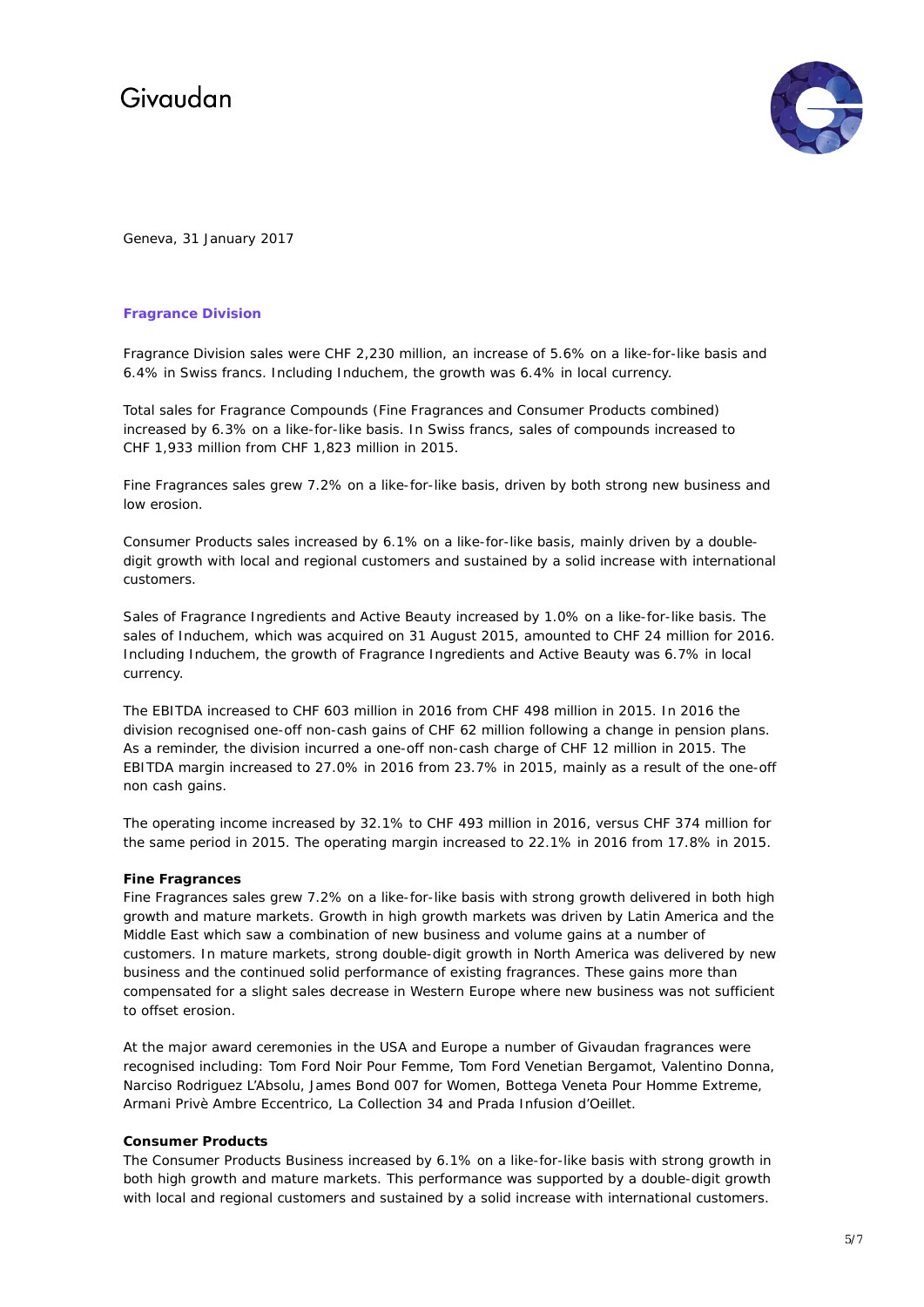

Geneva, 31 January 2017

Latin America continued to deliver a double-digit growth across all customer groups and all subregions against strong comparables. Fabric care, personal care and home care segments posted double-digit sales growths in the region. The growth in Asia was across all product segments, with local and regional customers growing double-digit, led in particular by North Asia sub-region.

In Europe, Africa and Middle East, sales growth was reported on all customer groups and led by the fabric care segment. Both Africa-Middle East and Europe sub-regions posted strong growth against last year. Sales in North America increased compared to prior year thanks to all customer groups and a strong performance in the home care segment.

On a product segment basis the growth was led by a double-digit increase in the fabric care and home care segments, whilst personal care and oral care segments also contributed to the growth.

### **Fragrance Ingredients and Active Beauty**

Sales of Fragrance Ingredients and Active Beauty increased by 1.0% on a like-for-like basis. The Cosmetic Ingredients business showed good growth with the recent launches, but faced strong comparables with the established product portfolio. Sales of Fragrance Ingredients increased slightly in most regions with the exception of Latin America.

Proportionally more of the fragrance ingredients produced in 2016 were from the Mexican plant and the joint venture in China, allowing the Group to remain competitive in the fragrance ingredients market.

### **Flavour Division**

Flavour Division sales were CHF 2,433 million, an increase of 3.0% on a like-for-like basis and 5.8% in Swiss francs. Including Spicetec, which was acquired on 1 August and contributed CHF 71 million of sales, the growth was 6.0% in local currency.

From a segment perspective, Sweet Goods, Dairy and Snacks were strong contributors to the division growth. Beverages was slightly positive and Savoury was flat. Asia Pacific provided a robust growth while Latin America sales expanded rapidly. Europe, Africa and the Middle East was flat with reductions in Savoury and Beverages compensated by the other segments. All regions delivered a high level of new wins in the key segments. In line with our strategy, sales in Health and Well-being increased double-digit on a like-for-like basis.

EBITDA decreased by 8.7% to CHF 523 million from CHF 572 million in 2015. The EBITDA margin was 21.5% in 2016, down from 24.9% in 2015. As a reminder, in 2015 the division recognised a one-off non-cash gain of CHF 32 million following a change in pension plans.

The operating income decreased by 9.2% to CHF 382 million in 2016 from CHF 420 million for the same period in 2015. The operating margin decreased to 15.7% in 2016 from 18.3% in 2015.